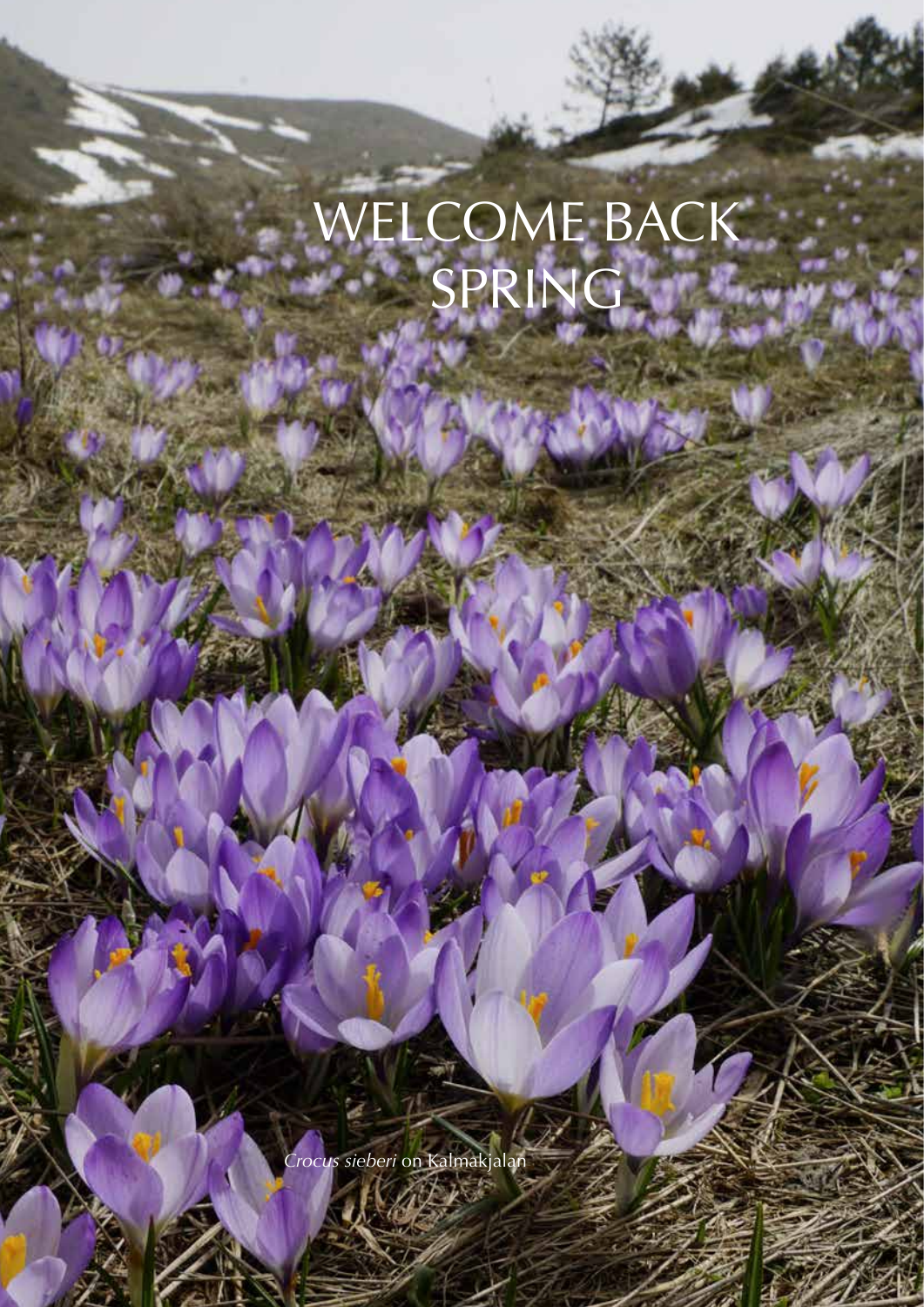

## *Crocus pelistericus*

Finally a springtime with some real optimism in the air. And, where better to kick start that than one of our favourite areas, north-western Greece, which combines superb flowers with stunning landscapes and a smattering of fascinatiing history. as the snows slip away from the mountains, they reveal wondrous displays of *Crocus sieberi*, which in places such as Parnassos and Kalmakjalan numbr in their thousands. The latter also blends with drifts of dark violet *C. pelistericus*, whilst the woods below have *Corydalis solida*, tufts of endemic *Viola violistsii* and *Anemone blanda* in various shades from white to blue. On the open limstone are the dense heads of *Euphorbia myrsinites* are both purple and yellow forms of compact *Iris reichenbachiana*. It's doppelganger; *Iris pumila*, grows commonly in parts of Parnassos. A third crocus gilds the woodland edge and turf near the spectacularly postioned town of Metsovo; *Crocus veluchensis*, also fringing the waters of Aoos lake, where it mixes with the sulphurous-gold of *C. chrysanthus* to give an extra boost to the display. Among all of this are invariably lots of green *Helleborus cyclophyllus* too and a careful look in the woods will find the chestnut and green bells of *Fritillaria graeca* in various forms. Rarer, *F. epirotica* grows here too, but this sombre endemic beauty flowers a full month later.

Zaghoria is renowned for its' quaint stone villages and there can be few better preserved examples than Papigo. This delightful place is nestled in the hills beneath the towering ramparts of Mount Tymphi, itself the gateway to the plunging Vikos Gorge, claimed to be the deepest in the world. Certainly, looking down from the precipitous viewpoint one can well believe it. For once it is a world class view that is



Vikos Gorge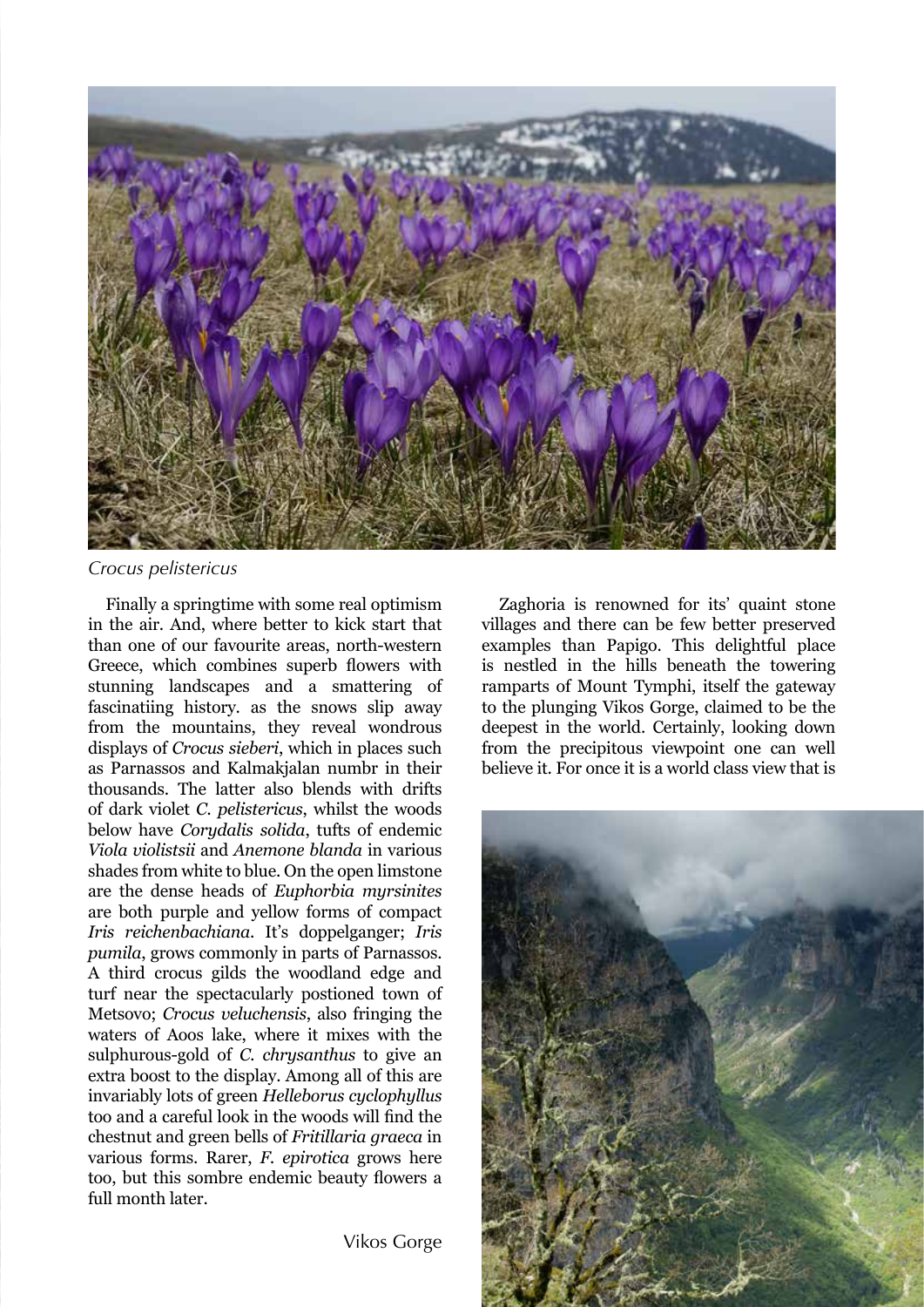

Spring meadow with Judas trees, crane's-bills and much

not blighted by constructions, power lines or any other human made distractions. instead the view is of densely forested slopesand vertiginous cliffs with a blue river flowing between. On a side branch there is a precarious monastery, but nothing else. Pancake limstone rocks create an extraordinary contorted landscape, topped with gnarled oaks and harbouring fritillaries, endemic *Malcomia orsiniana* and lovely *Ramonda serbica*. However, the latter can be found in much greater quantity in the dappled shade of the plane tree woods that line the clear, blue waters of the Voudamatis river, which flow beneath a succession of elegant Ottoman bridges. The climate deserves a mention. This corner of Greece is wetter than some and the deep gorges served as reservoirs for relict populations of plants when glaciers came and went across Europe. This has only added to the richness of flora found here.

Hidden tracks lead to through the oaks, sprinkled with monkey orchids and *Melittis melissophyllum* to groves of stunning red *Paeonia peregrina*. Orchids abound in this region in spring and clsoe to the border with Albania, in areas

colured by the rich pink of big floriferous *Cercis siliquastrum* are beguiling mixtures of *Orchis pauciflora* and *O. quadripunctata* alongside the very distinct *Ophrys sphegodes* subsp. *helenae*. *Ophrys sphegodes* is among the most perplexing of orchids, exhibiting such an array if forms and subspecies, that some authors had divided them into many species. Elsewhere, near Delphi, below the diverse limestone massif of Parnassos, colonies of gold-rimmed *Ophrys sphegodes* subsp. *aesculapii* mingle freely with *O. spruneri*, each lip emboldened with blue speculums. Yet another bee orchid beauty can be found near the cultural and scenic highlight Meteora, a collection of monasteries (some still occupied) that cling to impressive domes conglomerate outcrops in a truly one-off world. Meadows nearby have tongue orchids and *Ophrys reinholdii*, a species with a striking white-speculum on its deep purplered lip. This area also has plentiful pink *Crepis rubra* and the spring meadows are stunning, with drifts of *Geranium pyreniacum*, daisies, hound's tongues, various poppies and darker spires of *Leopoldia comosa* and the like. Asphodels are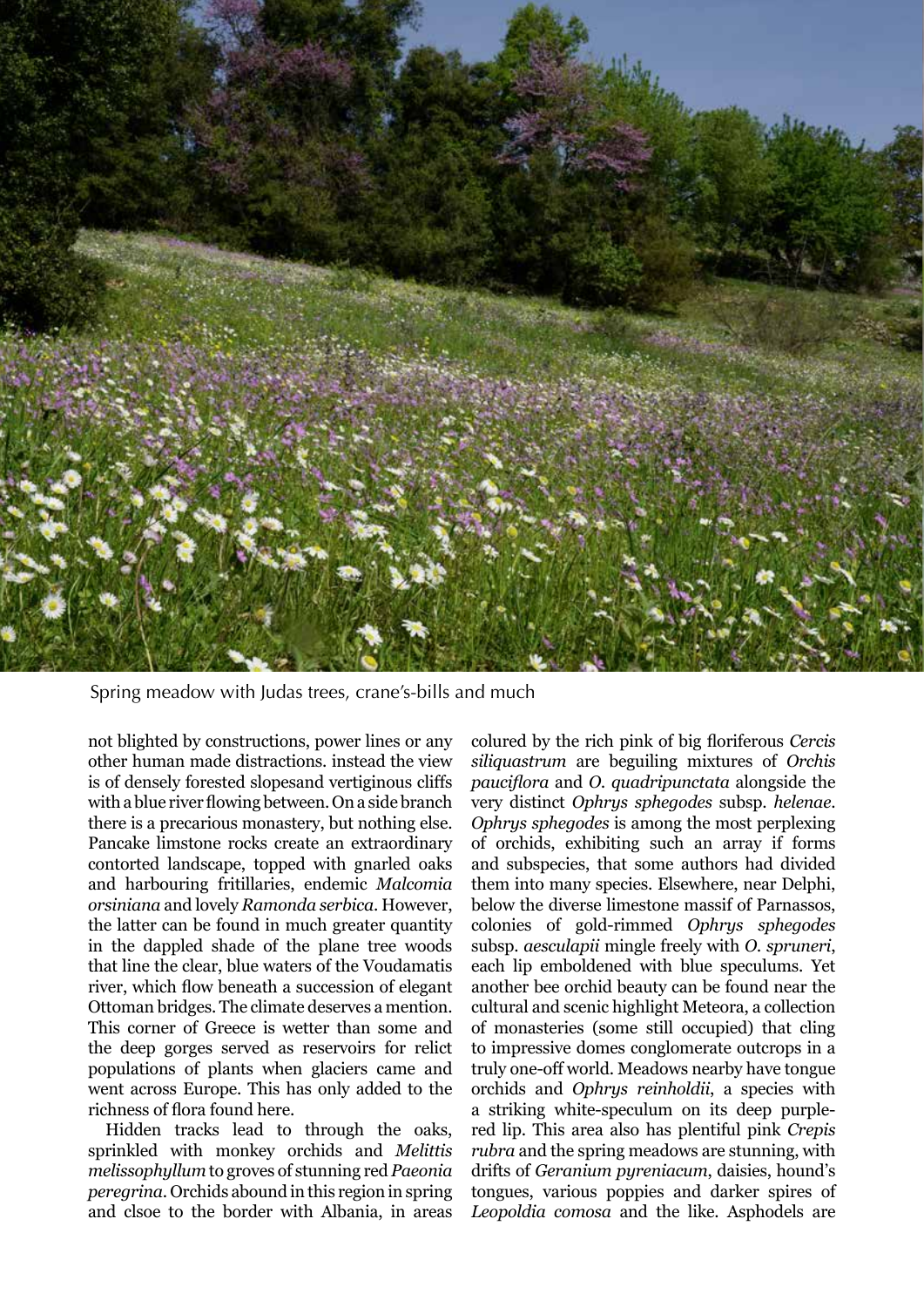

*Fritillaria graeca*



*Pinguicula crystallina*



*Ophrys spruneri Ophrys sphegodes* subsp*. helenae*